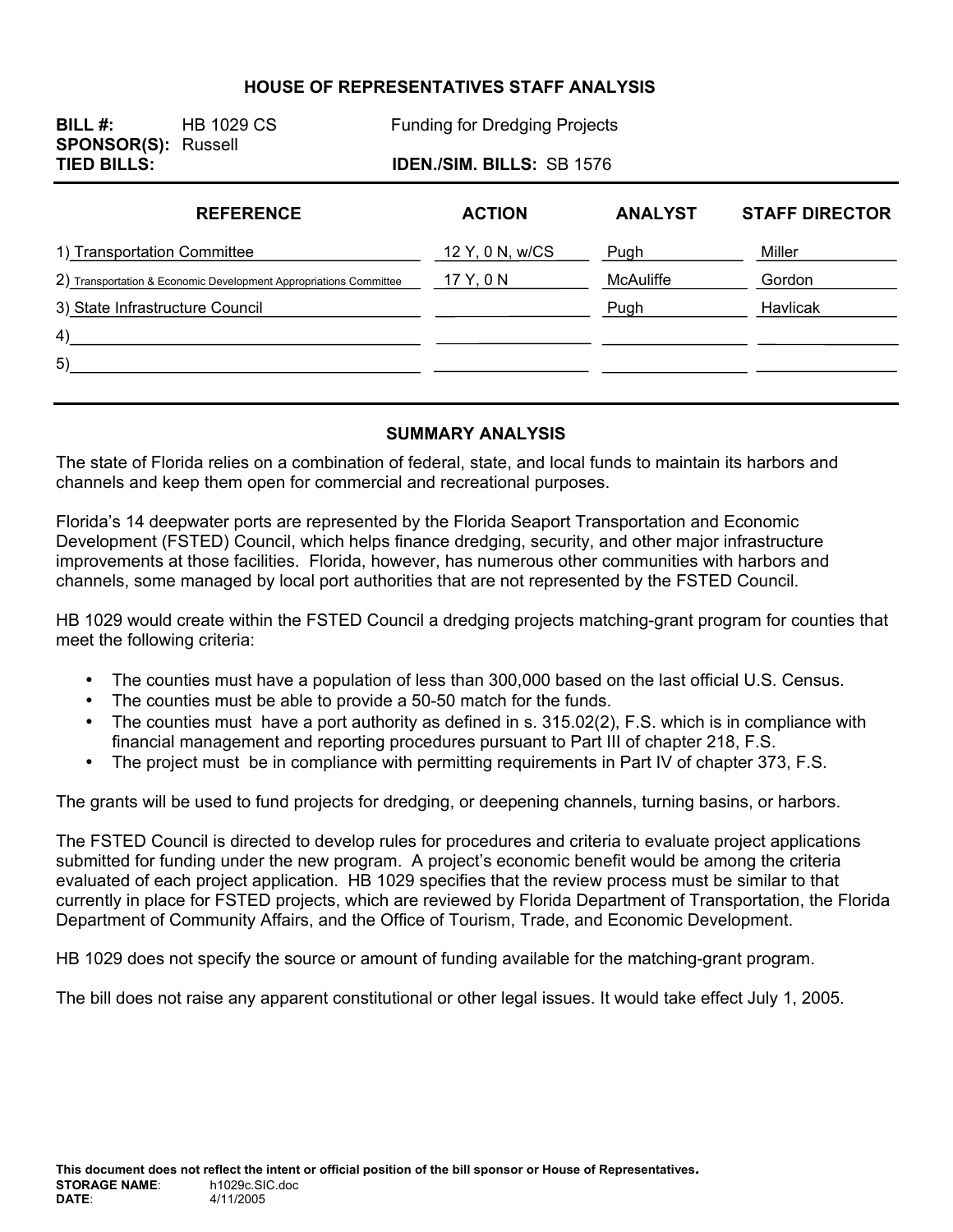### **FULL ANALYSIS**

# **I. SUBSTANTIVE ANALYSIS**

# A. HOUSE PRINCIPLES ANALYSIS:

**Provide limited government:** HB 1029 creates a new program within the FSTED Council to fund, on a 50-50 basis with local port authorities, dredging projects in counties of less than 300,000 population. The bill does not specify the source of funding.

#### B. EFFECT OF PROPOSED CHANGES:

#### Current Situation

The state of Florida has 1,197 statute miles of coastline, and relies on a combination of federal, state, and local funds to dredge its harbors and channels to keep them open for commercial and recreational purposes.

On the federal level, the U.S. Army Corps of Engineers works with communities large and small to evaluate, plan, permit, and seek Congressional funding for channel-dredging projects. The Corps coordinates with state environmental agencies on necessary permits and, if necessary, activities to mitigate any adverse environmental impacts the dredging may cause.

Florida has 14 publicly owned, deepwater ports that routinely need some type of dredging. The Florida Seaport Transportation and Economic Development (FSTED) Council assists the ports and their tenants. The council is a public entity created in 1990 pursuant to s. 311.09, F.S. Administratively housed within the Florida Department of Transportation, the FSTED Council consists of the port directors of the 14 seaports and a representative of the Florida Department of Transportation, the Florida Department of Community Affairs, and the Governor's Office of Tourism, Trade and Economic Development.

The FSTED Council's primary responsibility is to finance port transportation projects on a 50-50 matching basis. The FSTED Program requires consistency with local plans and matching funds from each seaport, ensuring that seaport investments are initiated at the local level and driven by a local commitment to meet the seaport's strategic objectives.

Section 311.07(3)(a), F.S., provides that program funds will be used to fund approved projects on a 50- 50 matching basis with any of the deepwater ports that is governed by a public body. Grant funding under the program is limited to specific types of port facilities or port transportation projects, including channel dredging.

FSTED's activities are funded by an annual \$10 million appropriation from the State Transportation Trust Fund; beginning in fiscal year 2005-2006, another \$5 million will be made available to pay for port-related intermodal transportation projects that are part of the state's Strategic Intermodal System. The Legislature also annually appropriates another \$25 million to repay debt service on bonds issued in 1996 and 1999 by the Florida Ports Financing Commission for major port projects selected by FSTED.

Florida has other communities with harbors and channels, some managed by local port authorities that are not represented by the FSTED Council. For example, the Hernando County Port Authority has been attempting since 1996 to obtain permits and funding to dredge the Hernando Beach Channel. The channel has become too shallow in many places for the area's economically significant bait-shrimp fishery to operate, county officials say. In recent months, county and port officials decided to scale back the project in order to reduce environmental mitigation concerns and costs, and has gained the support of the Florida Department of Environmental Protection. The downsized maintenance dredging project, which also will include removing some rocks and straightening some bends in the channel, is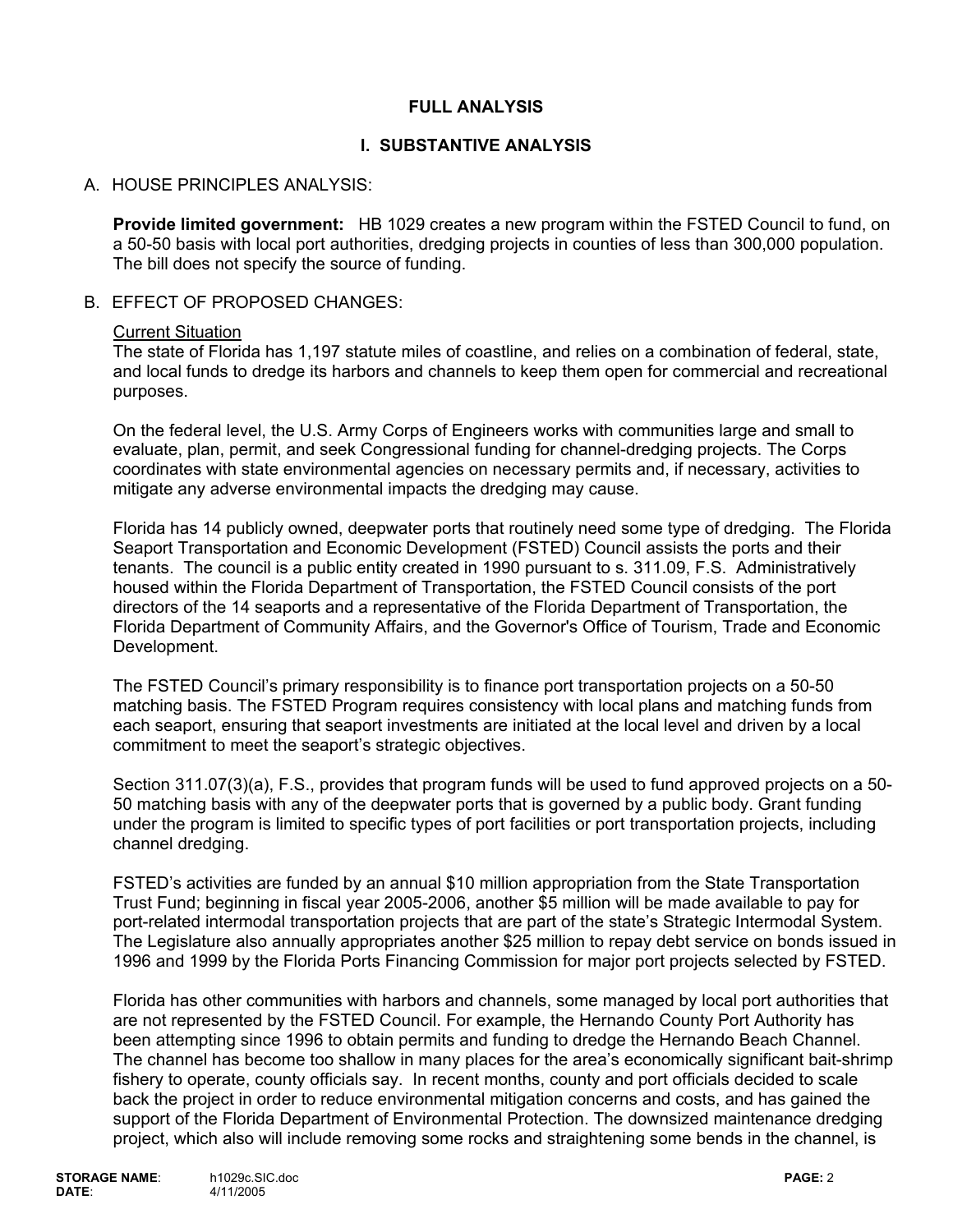estimated to cost \$5 million. The county has set aside approximately \$1.5 million to help pay for the dredging project.

#### Effect of Proposed Changes

HB 1029 creates within the FSTED Council a program to help fund dredging projects in counties that meet the following criteria:

- The counties must have a population of less than 300,000 based on the last official U.S. Census.
- The counties must be able to provide a 50-50 match for the funds.
- The counties must have a port authority as defined in s. 315.02(02), F.S. which is compliance with financial management and reporting procedures pursuant to Part III of chapter 218, F.S.
- The project must be in compliance with the environmental permitting provisions in Part IV of chapter 373, F.S.

The grants would be used only to fund projects for dredging or deepening channels, turning basins, or harbors.

The FSTED Council is directed to develop rules for procedures and criteria to evaluate project applications submitted for funding under the new program. Among the criteria will be the project's economic benefit. HB 1029 specifies that this review process shall be similar to that currently in place for FSTED projects, which are reviewed by Florida Department of Transportation, the Florida Department of Community Affairs, and the Office of Tourism, Trade, and Economic Development.

There are at least seven legislatively created port authorities in counties with less than 300,000 population: the Calhoun County Port Authority, the Carrabelle Port District, the Hernando County Port Authority, the Levy County Port Authority, the Manatee Port Authority, the Putnam County Port Authority, and the St. Lucie Port and Airport Authority.

HB 1029 would take effect July 1, 2005.

### C. SECTION DIRECTORY:

Section 1: Creates s. 311.115, F.S., to direct the Florida Seaport Transportation and Economic Development Council to develop rules to evaluate applications from eligible county port authorities for dredging projects. Requires a 50-50 match of local funds. Establishes administrative review of applications by the Department of Community Affairs, the Department of Transportation, and the Office of Tourism, Trade, and Economic Development. Specifies use of funds made available for this program.

Section 2: Provides an effective date of July 1, 2005.

# **II. FISCAL ANALYSIS & ECONOMIC IMPACT STATEMENT**

### A. FISCAL IMPACT ON STATE GOVERNMENT:

1. Revenues:

None.

2. Expenditures:

Indeterminate. HB 1029 does not designate a state funding source for the grants to be distributed by the FSTED Council to eligible local port authorities.